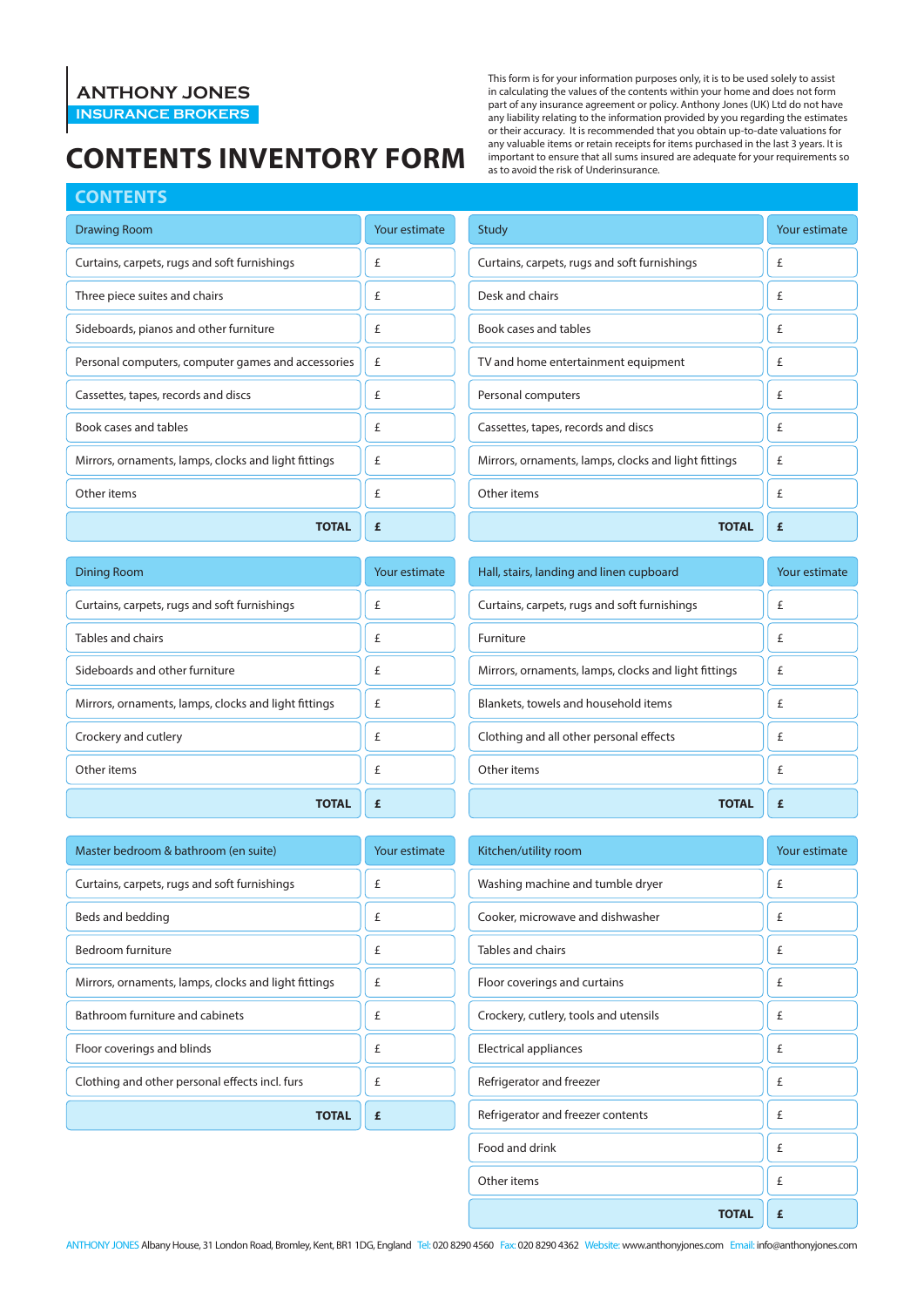# **ANTHONY JONES**

## **CONTENTS INVENTORY FORM**

#### **Contents**

| Other bedrooms/dressing rooms                        | Your estimate |
|------------------------------------------------------|---------------|
| Curtains, carpets, rugs and soft furnishings         | £             |
| Beds and bedding                                     | £             |
| Bedroom furniture                                    | £             |
| Mirrors, ornaments, lamps, clocks and light fittings | £             |
| Clothing, toys and other personal effects            | £             |
|                                                      |               |

| Conservatory, garage, outbuildings, loft, cellar & garden | Your estimate |
|-----------------------------------------------------------|---------------|
| Garden tools                                              | £             |
| DIY tools                                                 | £             |
| <b>Lawnmowers/Tractor Mowers</b>                          | £             |
| Ouad bikes/Go karts                                       | £             |
| Saddlery and tack                                         | £             |
| Garden furniture                                          | £             |
| Ornaments and statuary                                    | £             |
| Play equipment                                            | £             |
| Pedal cycles                                              | £             |
| Sporting equipment                                        | £             |
| Other items                                               | £             |
| <b>TOTAL</b>                                              | £             |

| Other bathrooms                 | Your estimate |
|---------------------------------|---------------|
| Bathroom furniture and cabinets | £             |
| Floor coverings and blinds      | £             |
| Linen                           | £             |
| Other items                     | £             |
| <b>TOTAL</b>                    | £             |